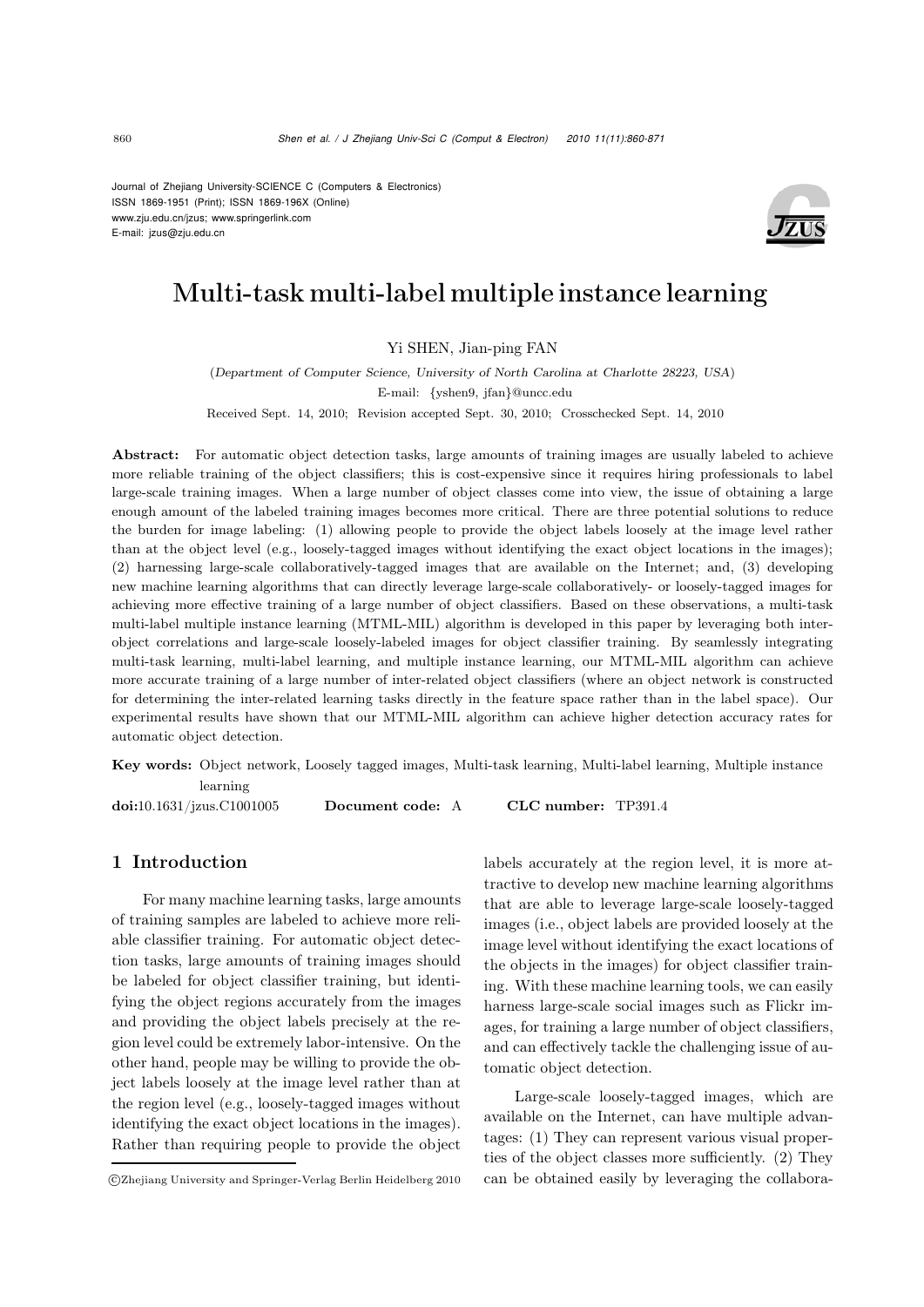tive efforts of a large number of Internet users. Our fundamental belief is that a large group of Internet users with diverse backgrounds can do better job than a small team of professionals, as illustrated by Wikipedia. (3) Both their tags and their visual properties are diverse, thus giving a real-world point of departure for object detection. Therefore, it is very attractive to develop new machine learning frameworks that can leverage the loosely-tagged images for object classifier training.

By treating each image as a bag of instances (image regions), multiple instance learning (MIL) is a well-accepted candidate that can be used to leverage loosely-tagged images for object classifier training, and many wonderful techniques have been developed in the last few decades (Maron and Ratan, 1998; Zhang *et al.*, 2002; Chen *et al.*, 2006; Zhu and Zhang, 2006; Vijayanarasimhan and Grauman, 2008; Zha *et al.*, 2008). All these existing MIL works can be categorized into two groups: (1) given the labels at the bag level (i.e., image level), automatically determining the instance labels and transforming the MIL problem into a traditional supervised learning problem at the instance level; and (2) treating each bag of instances as a single training sample and training the relevant classifiers directly at the bag level. Note that both are attempting to transform the MIL task into a traditional supervised learning task.

For the first group of MIL tools (i.e., determining the instance labels automatically by using the bag labels), most existing works have made some hidden assumptions on the distributions of the positive instances in the positive bags. These hidden assumptions may be incorrect in many real-world practices. For the second group of MIL tools (i.e., learning the bag-level classifiers directly), the baglevel classifiers may not be reliable for automatic object detection because the image instances in the same positive bags could be very diverse (i.e., they may belong to different object classes), and it is unfair to treat each bag of instances (which may belong to different object classes) as a single training sample (one uniform training sample for one certain object class), especially when the image instances in the positive bags are diverse. Thus, it is very attractive to develop new algorithms for assigning multiple labels which are given at the image level to the most relevant image instances automatically.

Another critical issue for the automatic object

detection task is that there are a large number of object classes and some of them are dependent. Such inter-object correlations may further bring two critical issues: (1) the computational cost for training a large number of object classifiers grows non-linearly as the number of object classes increases; and (2) the relationships among these object classes cannot be ignored because completely ignoring the inter-object correlations may seriously affect the discrimination power of the object classifiers.

To address the loose tags and inter-object correlations issues jointly, a multi-task multi-label multiple instance learning (MTML-MIL) algorithm is developed to leverage both large-scale loosely-tagged images and the inter-object correlations for achieving more effective training of a large number of inter-related object classifiers. Our MTML-MIL algorithm contains three key components (Fig. 1): (1) automatic tag-instance correspondence identification by determining the instance labels when multiple labels are loosely given at the image level; (2) object network construction for determining the inter-related learning tasks directly in the feature space rather than in the label space; (3) multitask structured support vector machine (SVM) by incorporating the object network, structured SVM (Tsochantaridis *et al.*, 2005; Joachims *et al.*, 2009), and multi-task learning (Torralba *et al.*, 2004; Evgeniou *et al.*, 2005; Jiang *et al.*, 2007; Fan *et al.*, 2008a) to model the inter-task relatedness more precisely and leverage the inter-object correlations for training a large number of inter-related object classifiers jointly.



Fig. 1 Flowchart of our MTML-MIL algorithm

### 2 Related work

Some pioneering work has been done on multiple instance learning (Maron and Ratan, 1998; Zhang *et al.*, 2002; Chen *et al.*, 2006; Vijayanarasimhan and Grauman, 2008). Chen *et al.* (2006) developed an in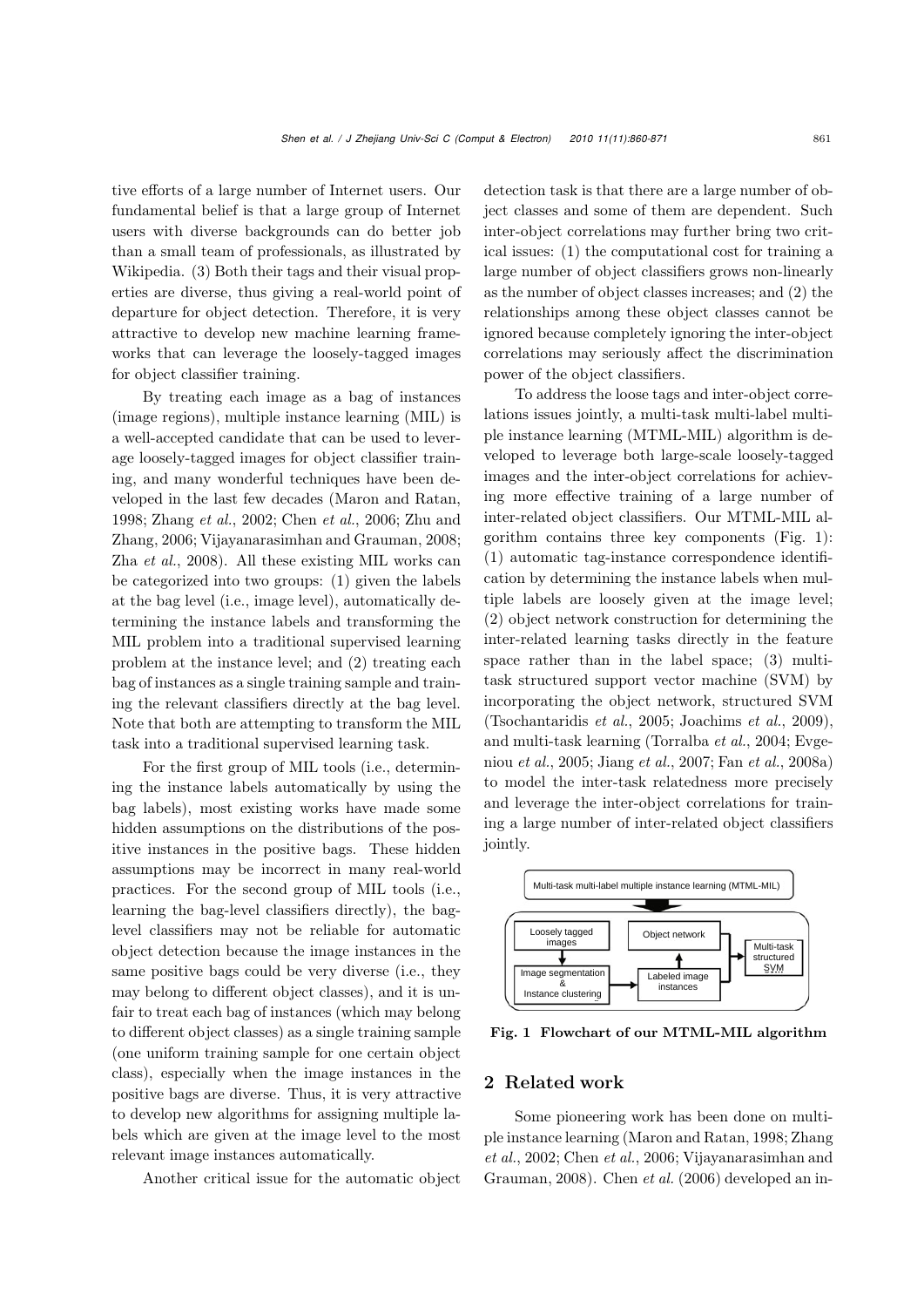teresting approach called MILES (multiple instance learning via embedded instance selection) to enable region-based image annotation when the labels are available only at the image level. Vijayanarasimhan and Grauman (2008) developed a multi-label multiple instance learning approach to achieve more effective learning from the loosely-labeled images. Maron and Ratan (1998) and Zhang *et al.* (2002) incorporated multiple instance learning (MIL) techniques to learn the object detectors from the loosely-labeled images.

In order to incorporate multi-label images for classifier training, some pioneering work has been done by dividing multi-label learning into a set of binary classification problems or transforming multilabel learning into a label ranking problem (Boutell *et al.*, 2004; Zhu and Zhang, 2006). Boutell *et al.* (2004) addressed the issue of multi-label image annotation by learning a set of binary classifiers. Zhu and Zhang (2006) and Zha *et al.* (2008) integrated multiple instance learning with multi-label learning for scene classification by exploiting the inter-label correlations in the label space. Because classifier training is performed in the feature space rather than in the label space, it is very attractive to develop new algorithms that can directly model the inter-object correlations in the feature space.

Multi-task learning has widely been studied by exploiting the correlations between multiple learning tasks (Torralba *et al.*, 2004; Evgeniou *et al.*, 2005; Kumar and Herbert, 2006; Jiang *et al.*, 2007; Yang *et al.*, 2007; Fan *et al.*, 2008a). Torralba *et al.* (2004) developed a novel JointBoost algorithm to support multi-task learning. Jiang *et al.* (2007) extended the JointBoost algorithm for multi-class concept detection by sharing common kernels. The boosting algorithm can be very sensitive to data noise; thus, it cannot directly be used to leverage the looselytagged images with large tag uncertainty for classifier training. Kumar and Herbert (2006) proposed discriminative random fields (DRF) to exploit the interpatch correlations for object detection. Recently, Yang *et al.* (2007) extended the DRF technique for image/video concept detection. Fan *et al.* (2007; 2008a) constructed concept ontology for identifying the inter-related learning tasks in the concept space and achieved hierarchical training of a large number of inter-related concept classifiers (Fan *et al*., 2008b).

The statistical rules, such as object co-

occurrence context, have been derived from largescale image collections for supporting context-driven object detection and some pioneering work has been done recently (Liu *et al.*, 2006; Qi *et al.*, 2007; Zha *et al.*, 2008; Tang *et al.*, 2009). Liu *et al.* (2006), Qi *et al.* (2007), and Tang *et al.* (2009) exploited the correlations between the image/video concepts to enhance automatic image/video annotation, and some interesting statistical models have been developed to leverage such inter-concept context for concept classifier training.

#### 3 Multiple instance learning

Multiple instance learning is defined as follows: for each given label of interest, its positive bags refer to those sets of instances that are associated with the given label, in which at least one instance in each bag is responsible to the given label, while its negative bags refer to those sets of instances that are not associated with the given label, and none of these instances are responsible to the given label.

#### 3.1 Instance clustering

In our current implementation, a new scheme is developed for ambiguous image representation by using 'bags of instances': (1) each loosely-tagged image is first partitioned into a set of image regions by using JSEG (Deng and Manjunath, 1999) and multiple segmentations are integrated to obtain more meaningful image regions (image instances) for object detection (Russell *et al.*, 2006); (2) each image region is treated as one instance; and, (3) multimodal visual features are extracted from each image instance to characterize its various visual properties more sufficiently. These visual features include color histograms, edge histograms, Tamura textures, and region shape.

Our mixture-of-kernels algorithm is further used to integrate multi-modal visual features and their base kernels for instance similarity characterization (Fan *et al.*, 2008a). For two image instances u and  $v$ , their visual similarity context is defined as

$$
\kappa(u,v) = \sum_{l=1}^{\tau} \alpha_l \kappa_l(u,v), \quad \sum_{l=1}^{\tau} \alpha_l = 1,
$$

where  $\tau$  is the number of feature subsets (i.e., the number of base kernels),  $\alpha_l \geq 0$  is the importance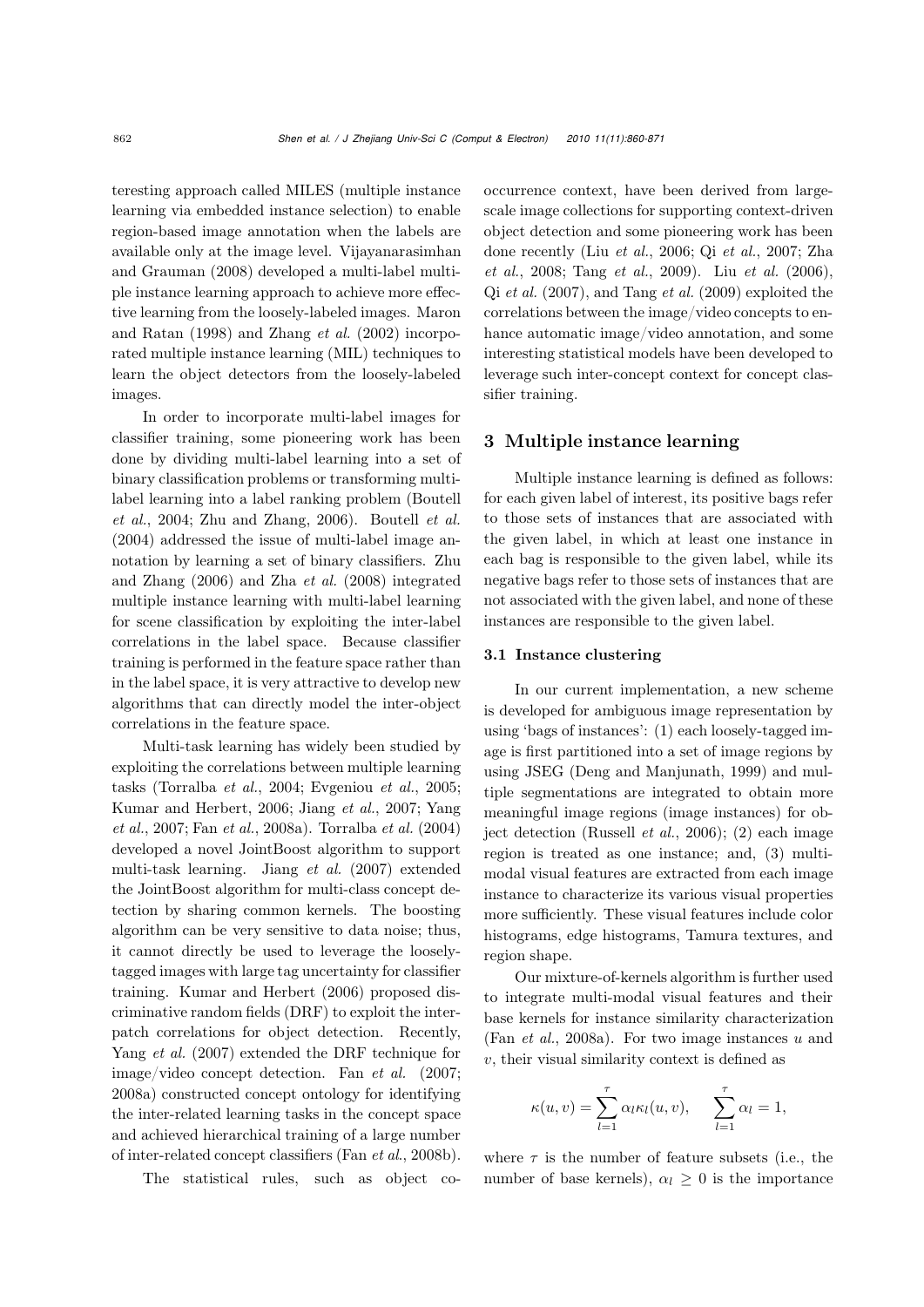factor for the *l*th base kernel  $\kappa_l(u, v)$  and can be obtained automatically.

Because the instance labels are loosely given at the bag level, we need to develop new algorithms for assigning the bag labels to the most relevant instances automatically. To obtain the exact correspondences between the image instances and the bag labels, an instance clustering algorithm is first used to partition the image instances in the positive bags into multiple clusters. To achieve automatic instance clustering, an instance similarity graph is first established where each node represents one image instance and the weights on the edges are used to characterize the visual similarity context between the relevant image instances. Then the affinity propagation algorithm (Frey and Dueck, 2007) is used to partition the instance similarity graph. By passing messages between the nodes, all these image instances in the positive bags are grouped into multiple clusters according to their visual similarity context.

We further define 'relevant clusters' as the instance groups that are responsible to the given label, and the number of relevant clusters and the number of their image instances could be arbitrary. Thus, we still need another step to identify the relevant clusters.

## 3.2 Relevant cluster identification

When large amounts of positive bags are available, it makes sense that the relevant clusters may have larger sizes. However, this assumption is not always true when the positive instances possess only a small part of the positive bags. When the looselytagged images are completely tagged (i.e., each image instance is atomic and has one and only one most relevant label), an irrelevant cluster for one given tag (label) should be a relevant cluster for the other label. For those loosely-tagged images with complete tags, and for each particular label, its relevant cluster should be far away from its negative instances in the irrelevant clusters, and the irrelevant clusters can appear in both the positive and the negative bags.

Given an instance cluster  $G_i$  (which could be either a relevant cluster or an irrelevant cluster) in the positive bags  $\Omega$  and an instance cluster  $G_i$  in the negative bags  $\overline{\Omega}$ , their inter-cluster visual similarity context is defined as

$$
\delta(G_i, G_j) = \frac{1}{2|G_i||G_j|} \sum_{u \in G_i} \sum_{v \in G_j} [\hat{\kappa}(u, v) + \bar{\kappa}(u, v)],
$$
\n(1)

where  $|G_i|$  and  $|G_j|$  are the total numbers of the image instances for the clusters  $G_i$  and  $G_j$ , respectively,  $\kappa(u, v)$  is the pairwise similarity context between image instance  $u$  from  $G_i$  and image instance  $v$  from  $G_i$ ,  $\hat{\kappa}(u, v)$  and  $\bar{\kappa}(u, v)$  are the pairwise visual similarity context between image instance  $u$  from  $G_i$  and image instance v from  $G_i$  by using the kernel weights for the instance clusters  $G_i$  and  $G_j$ , respectively. All these kernel weights are automatically provided during the instance clustering process.

The best-matched cluster pair  $(G_i, G_k)$  between the positive and the negative bags is determined by

$$
\overline{\delta}(G_i, G_k) = \max \left\{ \delta(G_i, G_j) | G_i \in \Omega, G_j \in \overline{\Omega} \right\}. (2)
$$

This process for best-matched cluster pair determination is continued until all these instance clusters (which could be either relevant clusters or irrelevant clusters) in the positive bags have found the bestmatched negative cluster in the negative bags.

The instance clusters in the positive bags are then partitioned into two groups according to their pairwise inter-cluster visual similarity context with the irrelevant clusters in the negative bags: positive groups versus negative groups. The relevant clusters in the positive bags should be far away from the negative clusters in the negative bags (i.e., with small values of  $\bar{\delta}(\cdot, \cdot)$ ) (Maron and Ratan, 1998; Fan *et al.*, 2010). In contrast, the irrelevant clusters in the positive bags may be close to the negative clusters in the negative bags (i.e., with large values of  $\overline{\delta}(\cdot,\cdot)$ ), and they can be assigned into the negative groups.

Due to the problem of incomplete tagging, i.e., some image components may not be tagged, some irrelevant clusters in the positive bags may not have strong correlations with the negative clusters in the negative bags (i.e., they may belong to different object classes). Thus, those irrelevant clusters may also be far from the irrelevant clusters in the negative bags. However, those irrelevant clusters in the positive bags should be small in size as compared with the relevant clusters. Thus, they can further be separated from the relevant clusters according to their size differences. The relevant clusters in the positive bags may have significant differences with the irrele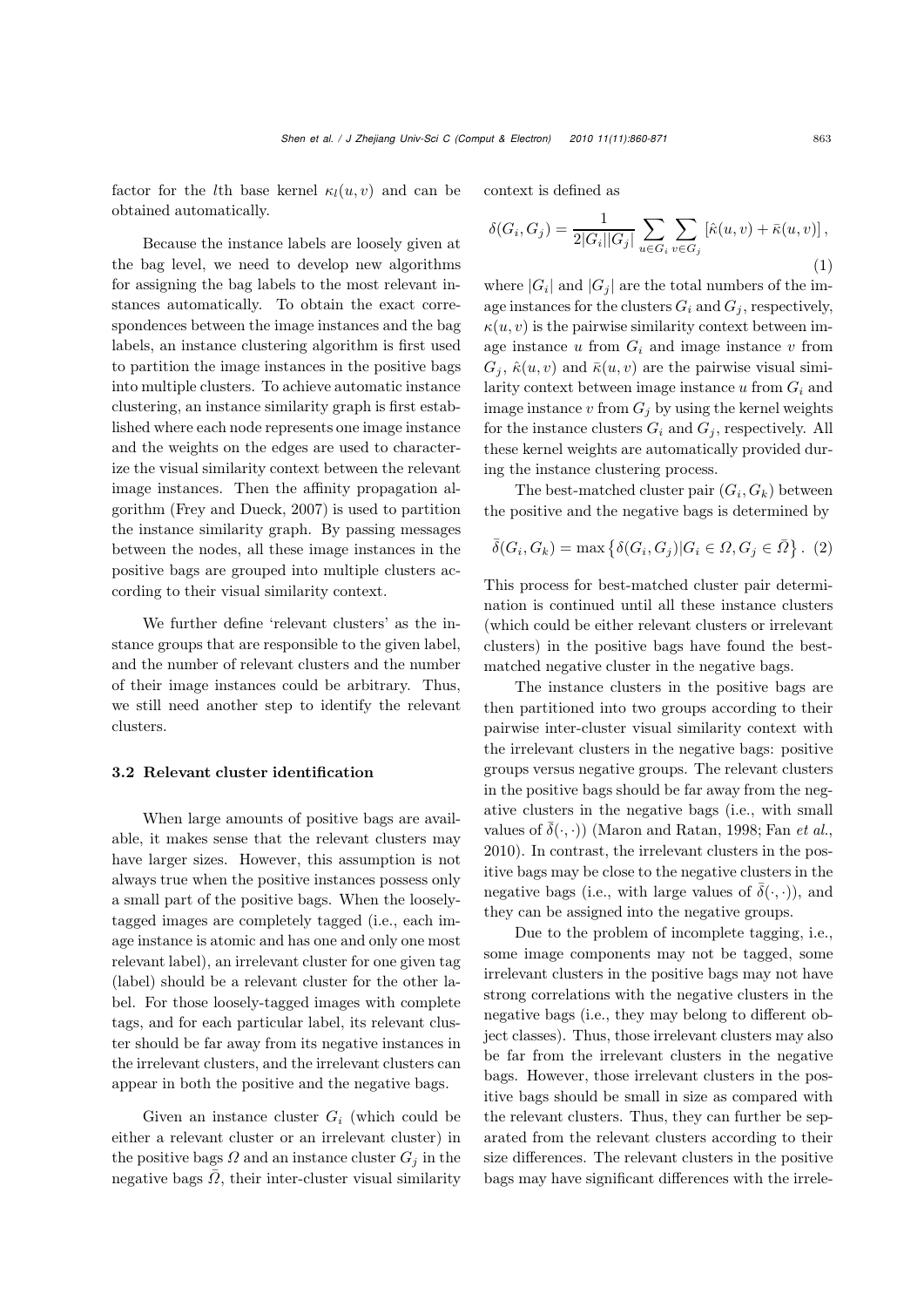vant clusters in the positive bags, either on their correlations with the irrelevant clusters in the negative bags or on their sizes. Thus, it is easy to separate the relevant clusters from the irrelevant clusters in the positive bags. When the relevant clusters are identified from the irrelevant clusters in the positive bags, the given tag is treated as the ground-truth label for all their image instances in the relevant clusters. The *F* score is used to evaluate the performance of our tag-instance correspondence identification algorithm and some experimental results are given in Fig. 2. By performing inter-cluster correlation analysis, our tag-instance correspondence identification algorithm can support more effective multiple instance learning by determining the instance labels more precisely.



Fig. 2 The *F* scores for our multiple instance learning (instance label identification) algorithm on the MSRC image set using ground truth segmentation

## 4 Object network

After the instance labels are determined automatically, we can generate large-scale image instances for each tag (label) of interest and each label is used to interpret the semantics of one certain object class. Thus, these image instances can further be used to determine the inter-object correlations and construct an object network. Our object network consists of two key components: object classes and their inter-object correlations.

Given two object classes  $C_i$  and  $C_j$ , their interobject visual similarity context  $\gamma(C_i, C_j)$  is determined by

$$
\gamma(C_i, C_j) = \frac{1}{2|C_i||C_j|} \sum_{u \in C_i} \sum_{v \in C_j} [\hat{\kappa}(u, v) + \bar{\kappa}(u, v)],
$$
\n(3)

where  $|C_i|$  and  $|C_j|$  are the total numbers of the image instances for the object classes  $C_i$  and  $C_j$  respectively,  $\hat{\kappa}(u, v)$  and  $\bar{\kappa}(u, v)$  are the kernel-based similarity context between two image instances  $u$  and  $v$  by using the kernel weights for the object classes  $C_i$ and  $C_i$ , respectively. All these kernel weights are automatically provided during the instance clustering process.

The co-occurrence correlation  $\rho(C_i, C_j)$  between two object classes  $C_i$  and  $C_j$  is defined as

$$
\rho(C_i, C_j) = -P(C_i, C_j) \log \frac{P(C_i, C_j)}{P(C_i) + P(C_j)},
$$
 (4)

where  $P(C_i, C_j)$  is the co-occurrence probability for two object classes  $C_i$  and  $C_j$  in our image collections, and  $P(C_i)$  and  $P(C_j)$  are the occurrence probabilities for  $C_i$  and  $C_j$ , respectively.

Given two object classes  $C_i$  and  $C_j$ , their visual similarity context  $\gamma(C_i, C_j)$  and their co-occurrence correlation  $\rho(C_i, C_j)$  are first normalized into the same interval. The inter-object correlation  $\phi(C_i, C_j)$ between  $C_i$  and  $C_j$  is finally defined as

$$
\phi(C_i, C_j) = \eta \cdot \overline{\gamma}(C_i, C_j) + (1 - \eta) \cdot \overline{\rho}(C_i, C_j),
$$
 (5)

where  $\eta$  is the weighting factor and it is determined through cross-validation, and  $\bar{\gamma}(C_i, C_j)$  and  $\bar{\rho}(C_i, C_j)$  are the normalized visual similarity context and co-occurrence correlation, respectively. The weighting factor is set as  $\eta = 0.6$  in our current implementation because the visual similarity context is more important than the co-occurrence correlations for inter-object correlation characterization.

Some experimental results for the inter-object correlations  $\phi(\cdot, \cdot)$  are given in Table 1. Part of our object network for our image sets is shown in Fig. 3. Our object network may have multiple advantages: (1) It can characterize the inter-object correlations explicitly and provide a good environment to identify the inter-related learning tasks directly in the feature space. (2) It can provide a good environment to integrate the training instances from multiple interrelated object classes for training their inter-related classifiers jointly and can bring more powerful inference schemes to enhance their discrimination and adaptation power significantly.

# 5 Multi-task structured learning

When a large number of object classes come into view, direct modeling of the inter-object correlations over the whole graph (object network) becomes computationally intractable. In this work, a multi-task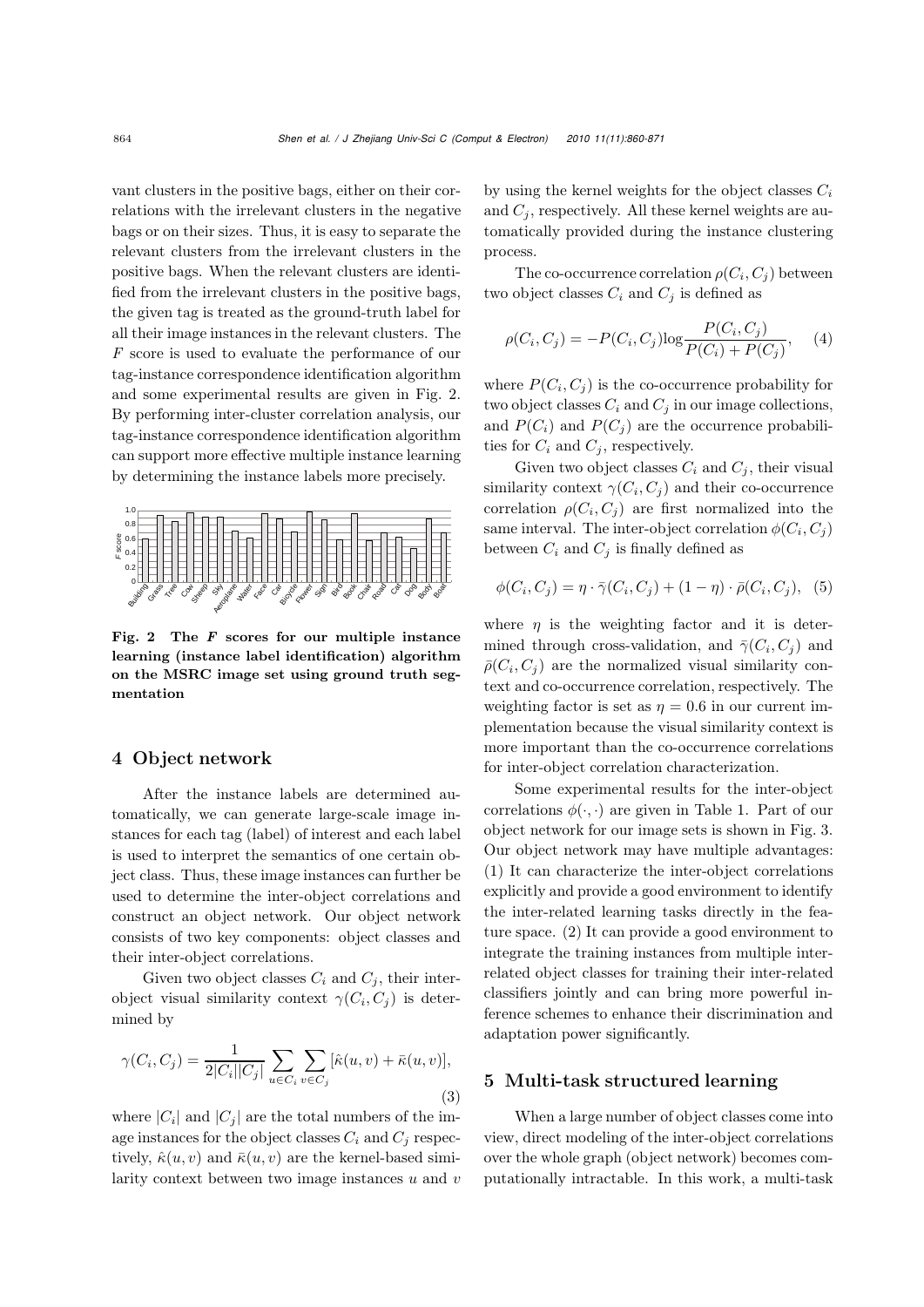| Object pair    | Ф    | Object pair        |      | Object pair    |      | Object pair                | $\phi$ |
|----------------|------|--------------------|------|----------------|------|----------------------------|--------|
| road-building  |      | $0.72$ road-sign   | 0.59 | boat-aeroplane | 0.73 | mountain-road              | 0.62   |
| sign-building  | 0.63 | sheep-horse        | 0.66 | body-dog       | 0.83 | $body\text{-}\mathrm{cat}$ | 0.79   |
| $cat-grass$    | 0.03 | tree-cat           | 0.72 | book-grass     | 0.06 | sky-book                   | 0.02   |
| boat-sky       | 0.06 | aeroplane-mountain | 0.43 | mountain-water | 0.75 | body-sky                   | 0.06   |
| grass-building | 0.04 | horse-cow          | 0.31 | $cat-dog$      | 0.85 | car-bicycle                | 0.53   |
| bird-aeroplane | 0.54 | $car-aeroplane$    | 0.55 | boat-grass     | 0.02 | dog-cow                    | 0.51   |

Table 1 Inter-object correlations



Fig. 3 Part of our object network. Each object class is linked with multiple most relevant object classes with larger values of inter-object correlation

structured SVM scheme is developed by incorporating the first-order nearest neighbors (i.e., clique for each object class on the object network), multi-task learning, and structured SVM to leverage the interobject correlations to achieve more accurate training of a large number of inter-related object classifiers.

For a given object class 'bridge', its first-order nearest neighbors on the object network are shown in Fig. 4. One can observe that the first-order nearest neighbors on the object network are strongly correlated and their training instances may share some common visual properties in the feature space. It is not appropriate to train the classifiers for these interrelated object classes independently. To leverage the inter-object correlations for training the inter-related classifiers jointly, multi-task learning is used in our structured learning framework. The idea behind multi-task learning is that if multiple inter-related learning tasks share a common prediction component, this common prediction component can be estimated more accurately by considering these interrelated learning tasks together (Evgeniou *et al.*, 2005; Fan *et al.*, 2008a). Structured SVM (Tsochantaridis *et al.*, 2005; Joachims *et al.*, 2009) has been proposed to exploit the inter-label correlations in the label space for supporting structure prediction.



Fig. 4 The inter-related object classes for the object class 'bridge'

In this work, a multi-task structured SVM scheme is developed by incorporating the object network, multi-task learning, and structured SVM to enhance the discrimination power of a large number of inter-related object classifiers: (1) The object network is used to identify the inter-related learning tasks directly in the feature space, e.g., training multiple inter-related object classifiers jointly; (2) The inter-task relatedness is characterized explicitly by using the strengths of the inter-object correlations  $\phi(\cdot, \cdot)$ , and a common prediction component is used to model the inter-task relatedness, which is shared among these inter-related object classifiers; (3) The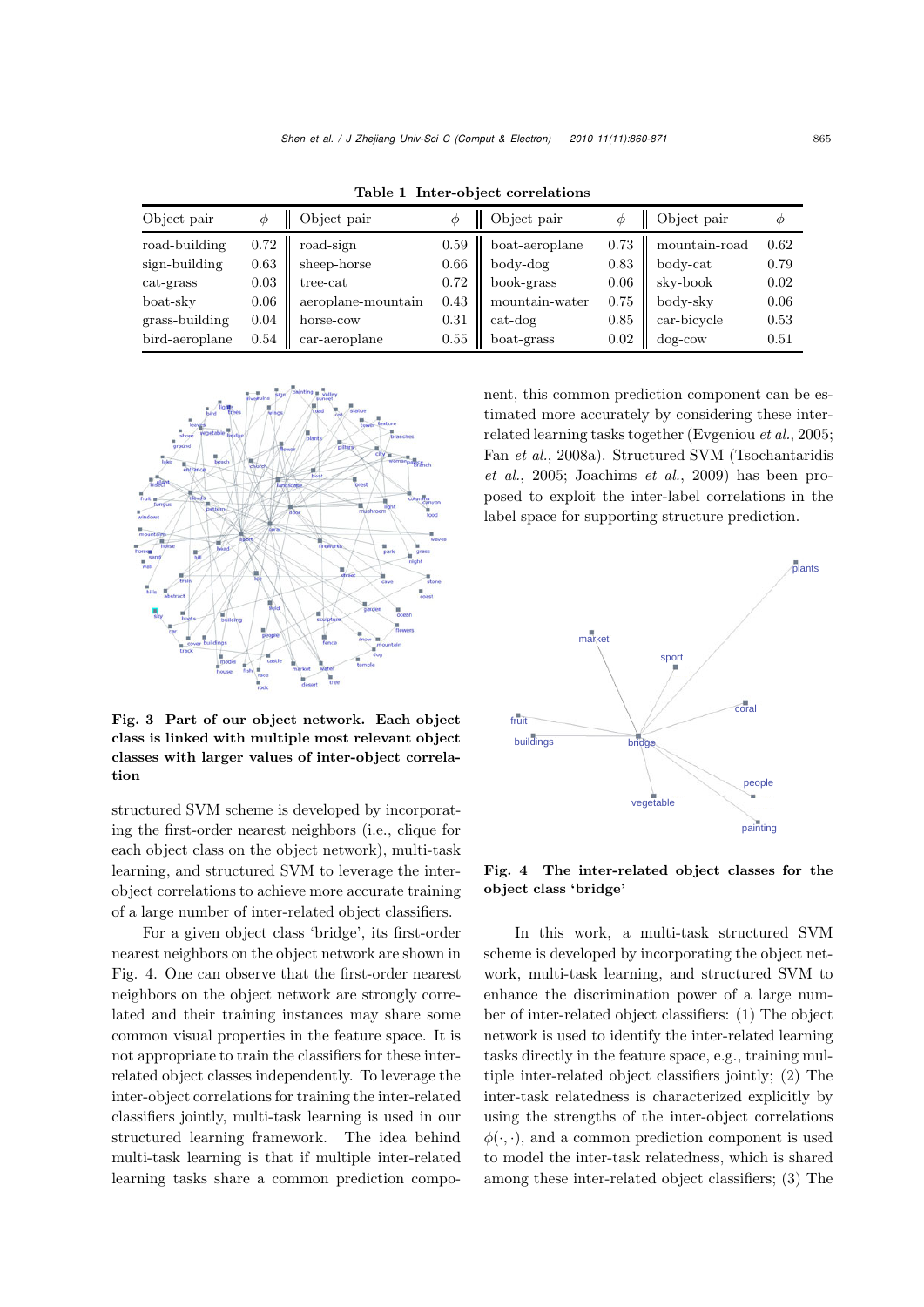structured SVM is integrated with multi-task learning to model the inter-task relatedness more precisely and estimate the common prediction component more accurately. By seamlessly integrating multi-task learning with structured SVM, our multitask structured SVM algorithm can exploit the interobject correlations explicitly in the input space (i.e., the common space for classifier training and object detection). Thus, it can provide a new approach for inter-related classifier training and address the issue of multiple tags more effectively.

In our multi-task structured SVM scheme, a common regularization term  $W_0$  of the SVM classifier is used to model the inter-task relatedness among multiple SVM classifiers for the inter-related object classes. Given an object class  $C_j$ , its classifier is defined as

$$
f_{C_j}(x) = \sum_{C_t \in \mathcal{T}} \gamma_t (W_0 + V_t)^T \Phi_t(x), \tag{6}
$$

where  $W_0$  is the common regularization term shared among the classifiers for multiple inter-related object classes centered at  $C_j$  (Fig. 4),  $V_t$  is the individual regularization term for the classifier between the given object class  $C_j$  and its neighbor  $C_t$ ,  $\gamma_t$  is the weight related to how the object class  $C_t$  contributes to the classification of the object class  $C_i$ , and  $\Phi_t(x)$ is a sign indicating whether  $x$  could be mapped to some kernel space.

 $W_0$  can be estimated more reliably by minimizing their joint objective function  $J$  for  $T$  inter-related learning tasks:

$$
J = \frac{1}{2} \left( \|W_0\|^2 + \sum_{t=1}^T \lambda_t \|V_t\|^2 \right) + c_0 \sum_{t=1}^T \sum_{i=1}^{n_j} \xi_{ti} + \sum_{t=1}^T c_t \sum_{i=1}^{n_t} \eta_{ti}, \qquad (7)
$$

where  $\xi_{ti} \geq 0$ ,  $\eta_{ti} \geq 0$ , and  $n_j$  and  $n_t$  are the total numbers of training instances for the object classes  $C_j$  and  $C_t$ , respectively.

To solve the joint optimization problem, we use the Lagrangian Principle. We add a dual set of variables, one for each constraint, and obtain the Lagrangian L of the optimization problem:

$$
L = J - \sum_{t=1}^{T} \sum_{i}^{n_j} \beta_{ti} (\langle W_0 + V_t, \Phi_t(x_{ji}) \rangle + \xi_{ti} - 1)
$$
  
+ 
$$
\sum_{t=1}^{T} \sum_{i=1}^{n_t} \overline{\beta}_{ti} (\langle W_0 + V_t, \Phi_t(x_{ti}) \rangle - \eta_{ti} + 1)
$$
  
- 
$$
\sum_{t=1}^{T} \sum_{i=1}^{n_j} \sigma_{ti} \xi_{ti} - \sum_{t=1}^{T} \sum_{i=1}^{n_t} \overline{\sigma}_{ti} \eta_{ti}.
$$

We now seek a saddle point of the Lagrangian  $L$ . For example, the partial difference of  $L$  satisfies

$$
\frac{\partial L}{\partial W_0} = W_0 - \sum_{t=1}^T \sum_{i=1}^{n_j} \beta_{ti} \Phi_t(x_{ji})
$$

$$
+ \sum_{t=1}^T \sum_{i=1}^{n_t} \overline{\beta}_{ti} \Phi_t(x_{ti}),
$$

$$
\frac{\partial L}{\partial V_t} = \lambda_t V_t - \sum_{i=1}^{n_j} \beta_{ti} \Phi_t(x_{ji}) + \sum_{i=1}^{n_t} \overline{\beta}_{ti} \Phi_t(x_{ti}),
$$

$$
\frac{\partial L}{\partial \xi_{ti}} = c_0 - \beta_{ti} - \sigma_{ti}, \frac{\partial L}{\partial \eta_{ti}} = c_t - \overline{\beta}_{ti} - \overline{\sigma}_{ti},
$$

and we obtain

$$
W_0 = \sum_{t=1}^T \sum_{i=1}^{n_j} \beta_{ti} \Phi_t(x_{ji}) - \sum_{t=1}^T \sum_{i=1}^{n_t} \overline{\beta}_{ti} \Phi_t(x_{ti}),
$$
  
\n
$$
V_t = \frac{1}{\lambda_t} \left( \sum_{i=1}^{n_j} \beta_{ti} \Phi_t(x_{ji}) - \sum_{i=1}^{n_t} \overline{\beta}_{ti} \Phi_t(x_{ti}) \right),
$$
  
\n
$$
c_0 = \beta_{ti} + \sigma_{ti}, \quad c_t = \overline{\beta}_{ti} + \overline{\sigma}_{ti}.
$$

The dual form of the problem is then simplified as

$$
L = \sum_{t=1}^{T} \sum_{i=1}^{n_j} \beta_{ti} + \sum_{t=1}^{T} \sum_{i=1}^{n_t} \overline{\beta}_{ti}
$$

$$
-\frac{1}{2} \left( ||W_0||^2 + \sum_{t=1}^{T} \lambda_t ||V_t||^2 \right).
$$

Given the training image instances for T interrelated object classes on the object network, the margin maximization process for joint classifier training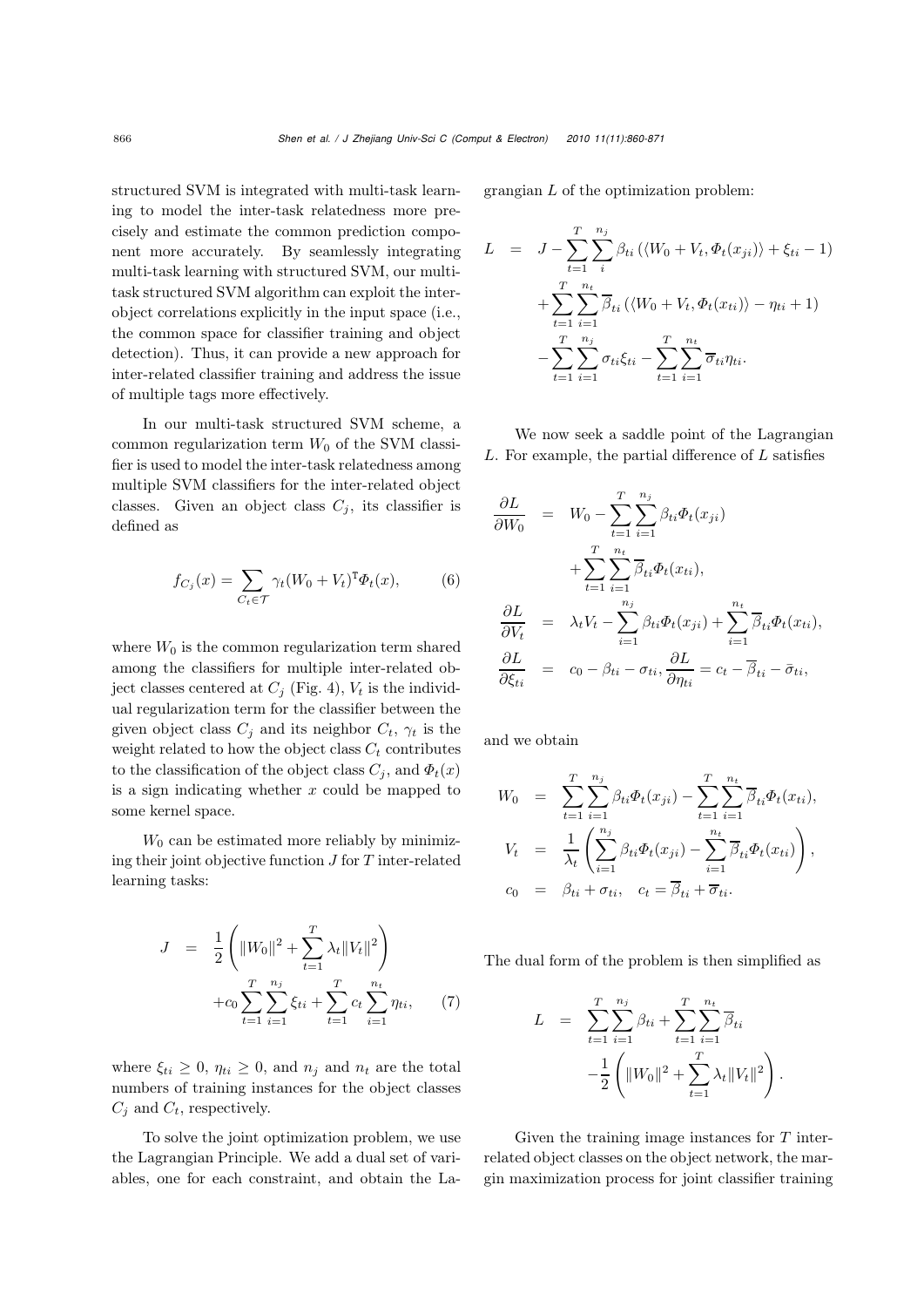is then transformed into a quadratic problem:

$$
\begin{array}{rcl}\n\max_{\beta_{ti}, \bar{\beta}_{ti}} L & = & \sum_{t=1}^{T} \sum_{i=1}^{n_j} \beta_{ti} + \sum_{t=1}^{T} \sum_{i=1}^{n_t} \overline{\beta}_{ti} \\
& & - \frac{1}{2} \bigg[ \sum_{t,s=1}^{T} \sum_{i=1}^{n_j} \sum_{l=1}^{n_l} \beta_{ti} \beta_{sl} K_{ts}(x_{ji}, x_{jl}) \\
& & - \sum_{t,s=1}^{T} \sum_{i=1}^{n_j} \sum_{l=1}^{n_s} \beta_{ti} \overline{\beta}_{sl} K_{ts}(x_{ji}, x_{sl}) \\
& & - \sum_{t,s=1}^{T} \sum_{i=1}^{n_t} \sum_{k=1}^{n_j} \overline{\beta}_{ti} \beta_{sk} K_{ts}(x_{ti}, x_{kj}) \\
& & + \sum_{t,s=1}^{T} \sum_{i=1}^{n_t} \sum_{k=1}^{n_s} \overline{\beta}_{ti} \overline{\beta}_{sk} K_{ts}(x_{ti}, x_{sk}) \\
& & + \sum_{t=1}^{T} \frac{1}{\lambda_t} \bigg( \sum_{i,l=1}^{n_j} \beta_{ti} \beta_{tl} K_{t}(x_{ji}, x_{jl}) \\
& & - 2 \sum_{i=1}^{n_j} \sum_{l=1}^{n_t} \beta_{ti} \overline{\beta}_{tl} K_{t}(x_{ji}, x_{jl}) \\
& & + \sum_{i,l=1}^{n_t} \overline{\beta}_{ti} \overline{\beta}_{tl} K_{t}(x_{ti}, x_{tl}) \bigg) \bigg]\n\end{array}
$$

subject to:  $\forall i, \forall t, \beta_{ti} \geq 0, \overline{\beta}_{ti} \geq 0.$ 

To deal with the structured prediction problem, it is very attractive to construct a joint kernel function that is better suited to joint-space support estimation. In this work, a tensor product is incorporated to define the joint kernel  $\kappa((x_i, y_i), (x_j, y_j))$ as

$$
\kappa((x_i, y_i), (x_j, y_j)) = \kappa(x_i, x_j)\kappa_s(y_i, y_j), \quad (8)
$$

where  $\kappa(x_i, x_j)$  is the kernel for the similarity between  $x_i$  and  $x_j$ , and  $\kappa_s(y_i, y_j)$  is the semantic kernel to characterize the semantic similarity context between the labels  $y_i$  and  $y_j$  of two object classes (i.e., inter-class correlation on the label space).

By learning from a joint training instance set  $\Omega = \{(x_{it}, y_{it}) | i = 1, 2, ..., n; t = 1, 2, ..., T\}$  for T inter-related object classes on the object network, the classifier for the given object class  $C_i$  can be determined as

$$
f_{C_j}(x) = \sum_{h,t=1}^T \gamma_t \kappa_s(t,h) \left( \sum_{i=1}^{n_j} \beta_{hi} \kappa(x_{ji}, x) - \sum_{i=1}^{n_h} \overline{\beta}_{hi} \kappa(x_{hi}, x) \right) + \sum_{t=1}^T \frac{\gamma_t}{\lambda_t} \left( \sum_{i=1}^{n_j} \beta_{ti} \kappa(x_{ji}, x) - \sum_{i=1}^{n_t} \overline{\beta}_{ti} \kappa(x_{ti}, x) \right)
$$

.

One can observe that our classifiers for interrelated object classes consist of two components: (1) individual prediction component, and (2) common prediction component.

By learning two different sets of the weights  $\beta$ and  $\bar{\beta}$  for the training instances simultaneously, our multi-task structured SVM algorithm can automatically establish two independent decision boundaries for both the common prediction component (shared among the inter-related discriminant functions) and the individual prediction component of the discriminant function for each particular object class. The training instances, which are used to construct the common prediction component for multiple interrelated object classifiers (i.e., support vectors with large values of  $\bar{\beta}$ , are less important for the individual prediction components for these inter-related object classifiers (i.e., with smaller values or even zero values of  $\beta$ ).

By integrating the training instances for multiple inter-related object classes to learn a common prediction component, and separating it from their individual prediction components, our multitask structured SVM algorithm can significantly enhance the discrimination power and the generalization ability of the inter-related classifiers. When all these inter-related classifiers are available, they are used for detecting the objects from the images. Some object detection results are given in Fig. 5.

## 6 Algorithm evaluation

Our experiments were performed on two sets of loosely-tagged images: (1) 3814<br>MSRC image instances (image regions) instances (http://research.microsoft.com/) and 30k Corel images (Fan *et al.*, 2004); (2) one million looselytagged images which are collected from Flickr (http://www.flickr.com; Fan *et al.*, 2010). Because MSRC images and Corel images are easy to obtain, we use them as our test image sets, so that other researchers can easily assess the real performances of our algorithms. Moreover, Flickr allows us to collect large-scale and realistic loosely-tagged images. It is very attractive to use such realistic loosely-tagged images for developing new algorithms that can tackle the issue of tag uncertainty and learn the object classifiers reliably. Thus, the Flickr image set was used as the training image set in our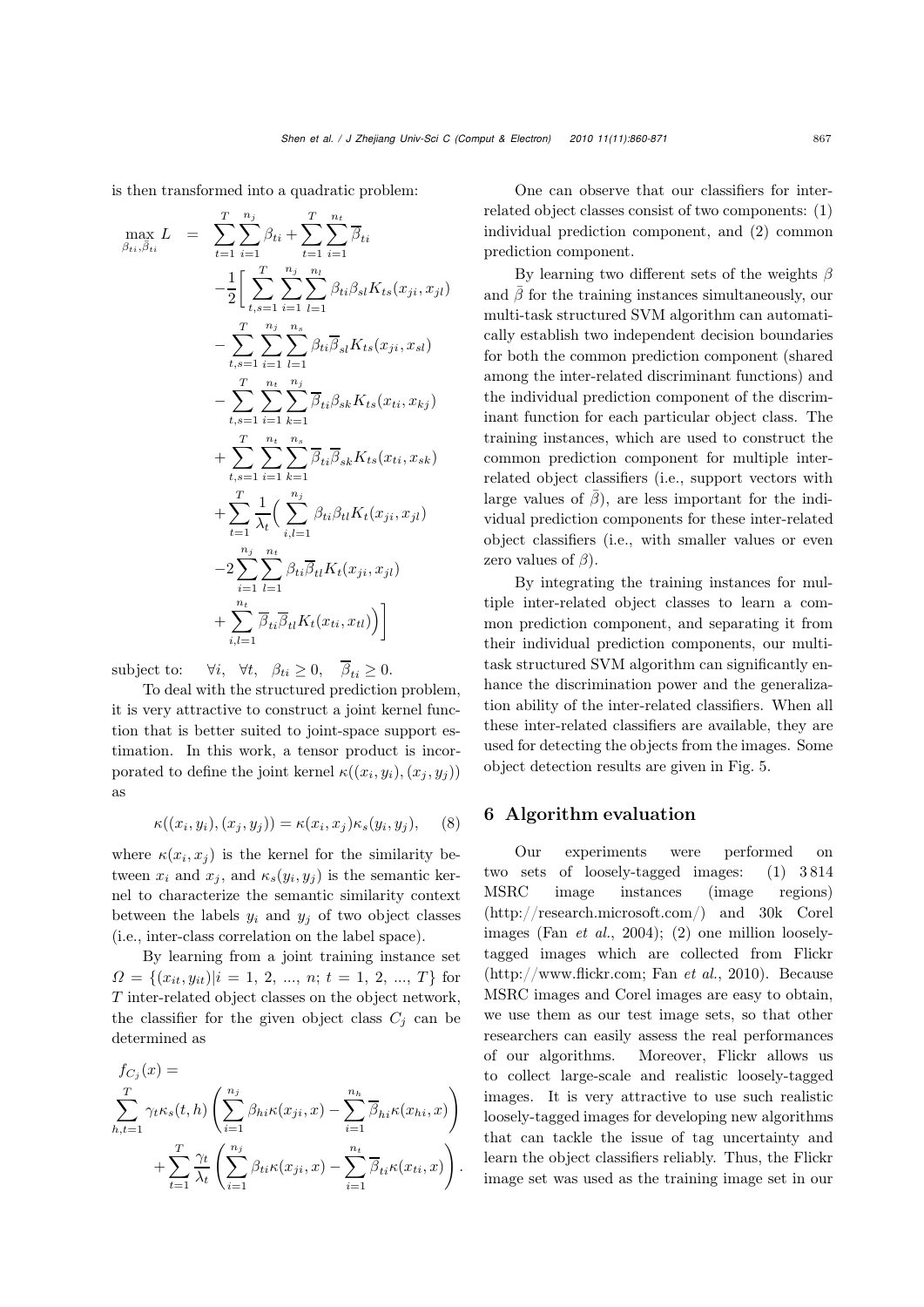

Fig. 5 Some object detection results using our MTML-MIL algorithm

experiments.

To assess the effectiveness of our proposed algorithms, the algorithm evaluation work focused on comparing the performance differences between various approaches for object classifier training: (1) our MTML-MIL algorithm versus the structured SVM algorithm by exploiting the inter-label correlations in the output space (Tsochantaridis *et al.*, 2005; Joachims *et al.*, 2009); (2) our MTML-MIL algorithm versus the MILES without exploiting the interlabel correlations explicitly (Chen *et al.*, 2006), and (3) our MTML-MIL algorithm versus the multi-label MIL (MLMIL) technique developed by Zha *et al.* (2008). In this work, AUC (area under the receiver operating characteristic curve) was adopted to evaluate the classification performance (Hanley and Mcneil, 1982), describing the probability that a randomly chosen positive image is ranked higher than a randomly chosen negative image.

Using the same set of multi-modal visual features for image content representation, we compared the performance differences between two approaches to integrating loosely-tagged images for object classifier training: the MILES approach (Chen *et al.*, 2006) versus our MTML-MIL algorithm (Figs. 6–8). Our MTML-MIL algorithm significantly improved the accuracy for detecting the inter-related object classes. The significant improvement on the detection accuracy benefits from two components:

1. The object classifiers for the inter-related object classes are trained jointly by leveraging their inter-object correlations for object classifier training. Thus, our MTML-MIL algorithm can address the issue of multiple tags more effectively. Our MTML-MIL algorithm can address the issue of visual ambiguity more effectively by learning the interrelated classifiers for the inter-related object classes jointly. It can also enhance the discrimination and adaptation power of the inter-related object classifiers significantly by learning from the training instances for other inter-related object classes on the object network. Incorporating the training instances from other inter-related object classes for classifier training will significantly enhance the generalization ability of their classifiers, especially when the available training instances for the given object class may not be representative for large amounts of unseen test images. In contrast, MILES does not consider the inter-object (inter-label) correlations explicitly, which may result in lower accuracy rates for detecting some inter-related object classes.

2. Through an instance clustering and intercluster correlation analysis process, our MTML-MIL algorithm can address the issue of loose tags more effectively, which is crucial for leveraging the looselytagged images for object classifier training.



Fig. 6 ROC curves for performance comparison between our MTML-MIL algorithm and other most relevant algorithms

Two existing approaches, the structured SVM algorithm (Tsochantaridis *et al.*, 2005; Joachims *et al.*, 2009) and the MLMIL algorithm (Zha *et al.*,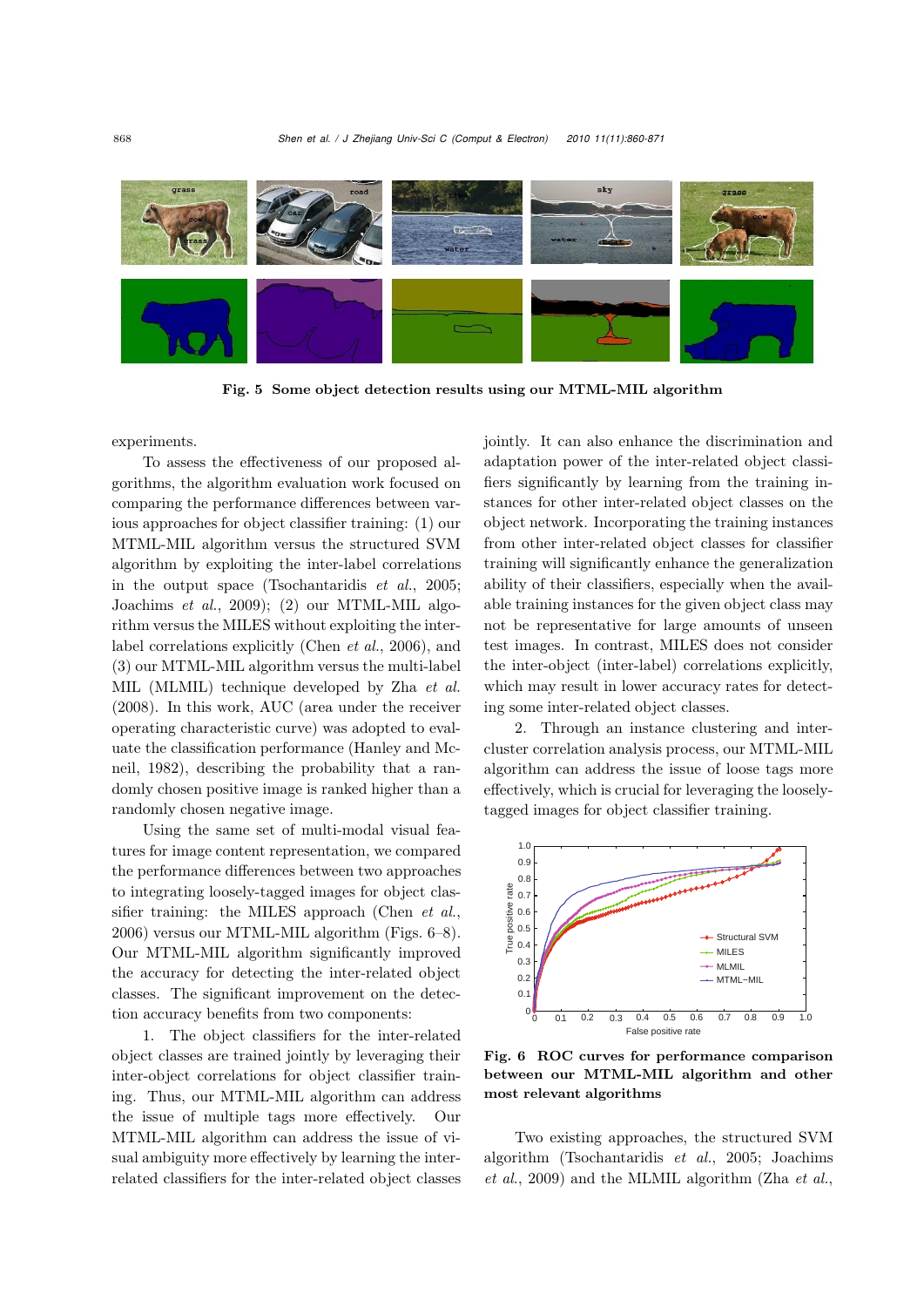2008), have considered the inter-label (inter-object) correlations for classifier training. Our MTML-MIL algorithm is somewhat similar in spirit to these two approaches for object classifier training, but significantly different in multiple important aspects. Compared with both the structured SVM algorithm and the MLMIL algorithm, our MTML-MIL algorithm has multiple advantages: (1) It can explicitly model the inter-object correlations and the inter-task relatedness in the inter-related object classifiers (i.e., common regularization component  $W_0$ , which may provide a good environment to leverage the interobject correlations and the inter-task relatedness for inter-related classifier training and enhance their discrimination power significantly; (2) It can save the cost for object detection by exploiting the interobject correlations in the feature space. In contrast, both the structured SVM algorithm and the MLMIL algorithm model the inter-object correlations in the output (label) space rather than in the input (feature) space. In average, our MTML-MIL algorithm has better performance than the structured SVM algorithm and the MLMIL algorithm (Table 2).

Table 2 Average AUC (area under the ROC curve) scores on MSRC

| Algorithm      | Average AUC score |  |  |
|----------------|-------------------|--|--|
| Structural SVM | 0.6952            |  |  |
| <b>MILES</b>   | 0.7304            |  |  |
| MLMIL.         | 0.7539            |  |  |
| Our MTML-MIL   | 0.7965            |  |  |

By generalizing the multi-class SVM algorithm, the structured SVM algorithm focuses on supporting structural output prediction for a large number of SVM object classifiers, e.g., modeling the interobject context in the output space and exploiting the inter-object context in the label space rather than in the feature space. In contrast, our MTML-MIL algorithm can directly model the inter-task relatedness in the feature (or input) space for classifier training and testing, and explicitly exploit the inter-object correlations to achieve a more effective training of a large number of inter-related object classifiers. As shown in Figs. 6–8, our MTML-MIL algorithm had a better performance (higher AUC rates) as compared with the structured SVM algorithm.

We also compared the performances of our MTML-MIL algorithm and the MLMIL technique.

By explicitly modeling the inter-task relatedness in the feature space, our MTML-MIL algorithm can provide a good environment to leverage the interobject correlations and the inter-task relatedness for inter-related object classifier training, which may result in higher discrimination powers for a large number of inter-related object classifiers. Compared with the MLMIL algorithm, our MTML-MIL algorithm can achieve very competitive performance (Figs. 6– 8). For some object classes, the MLMIL algorithm obtained a little bit higher accuracy rates, but our MTML-MIL algorithm achieved on average a better accuracy rate (Table 2) for the MSRC image set with 21 object classes (http://research.microsoft.com/; Zha *et al*., 2008).

Besides MSRC images, we also compared the performances of our MTML-MIL algorithm and the normal SVM and MLMIL on 30k Corel images for 98 concept categories (Fan *et al.*, 2004), where the original images were associated with totally 5k tags and 98 frequent object tags were chosen to be our distinguished concept categories. On average, each Corel image may have more than 10 image regions (instances). Thus, there were 300k instances, which are too large to handle effectively (i.e., to pre-compute and store the kernel-based similarity matrix for all these 300k instances) by a single PC. When the size of image instances reaches one million, some existing techniques for kernel-based image clustering and SVM classifier training (such as LIBSVM (Fan *et al.*,  $2005$ ) may take years to run out an  $O(m^3)$  algorithm on a single PC. Thus, it is very attractive to develop a distributed computing framework to enable kernelbased image clustering and SVM classifier training.

To address the issue of computational complexity reduction more effectively, two approaches were used: (1) only the first-order neighbors and their image instances were integrated for inter-related classifier training; and (2) a cascade learning framework was incorporated for training the SVM classifiers in a distributed way (Graf *et al.*, 2004). The idea of the cascade learning framework was to equally divide the image instances and iteratively aggregate the final SVM classifiers. Given an object class on the object correlation network, all the positive image instances for the object class and its first-order neighbors are integrated for joint classifier training. To enhance the discrimination power of a large number of interrelated object classifiers, the cascade framework was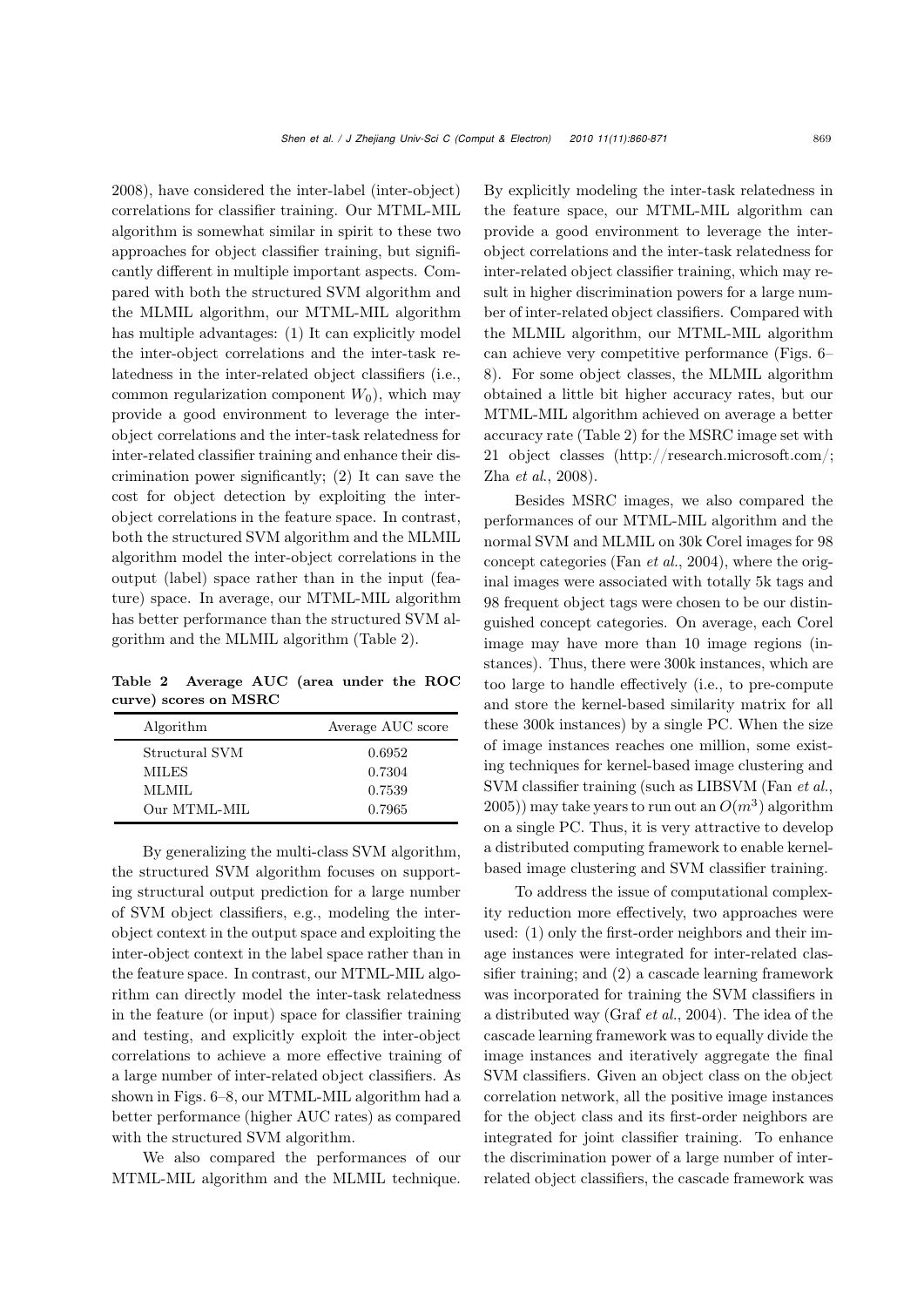

Fig. 7 Performance comparison on AUC (area under the ROC curve) rates between our MTML-MIL algorithm and other most relevant algorithms



Fig. 8 Performance comparison on 30k Corel images with 98 object classes

used to sample the positive instances from other object classes that are not the first-order neighbors of the given object class.

The original version of the MILES algorithm focuses on solving a 1-norm SVM problem over all the training instances. It is too time-consuming to leverage the MILES algorithm for training the classifiers for a large number of inter-related object classes. Moreover, it is not easy to adapt the MILES algorithm to the cascade learning framework. Thus, it is hard to obtain the performance of the MILES algorithm on a large number of inter-related object classes using a large Corel image set for classifier training. Based on this observation, we did not compare the performance difference between our MTML-MIL algorithm and the MILES algorithm on the 30k Corel image set with 98 object classes. As shown in Fig. 8 and Table 3, our proposed algorithm had a significant improvement over the normal SVM (Fan *et al.*, 2005) and obtained on average a little higher AUC score than MLMIL (Zha *et al.*, 2008).

# 7 Conclusions

For an automatic object detection task, a multitask multi-label multiple instance learning (MTML-MIL) framework is developed to leverage both

Table 3 Average AUC (area under the ROC curve) scores on Corel images

| Algorithm      | Average AUC score |
|----------------|-------------------|
| Normal SVM     | 0.6438            |
| Structural SVM | 0.6512            |
| MLMIL          | 0.7236            |
| Our MTML-MIL   | 0.7549            |

the inter-object correlations and large-scale looselytagged images for achieving a more effective training of a large number of inter-related object classifiers. By identifying the correspondences between multiple tags at the image level and bag of instances (multiple image regions) automatically, our MTML-MIL algorithm can automatically transform the bag labels into the instance labels for harnessing large-scale loosely-tagged images for object classifier training. By incorporating the object network for determining the inter-related learning tasks directly in the feature space, rather than in the label space, our MTML-MIL algorithm can seamlessly integrate structured SVM and multi-task learning to model inter-related object classifiers and enhance their discrimination power significantly. Experimental results on a large number of object classes have provided very positive results.